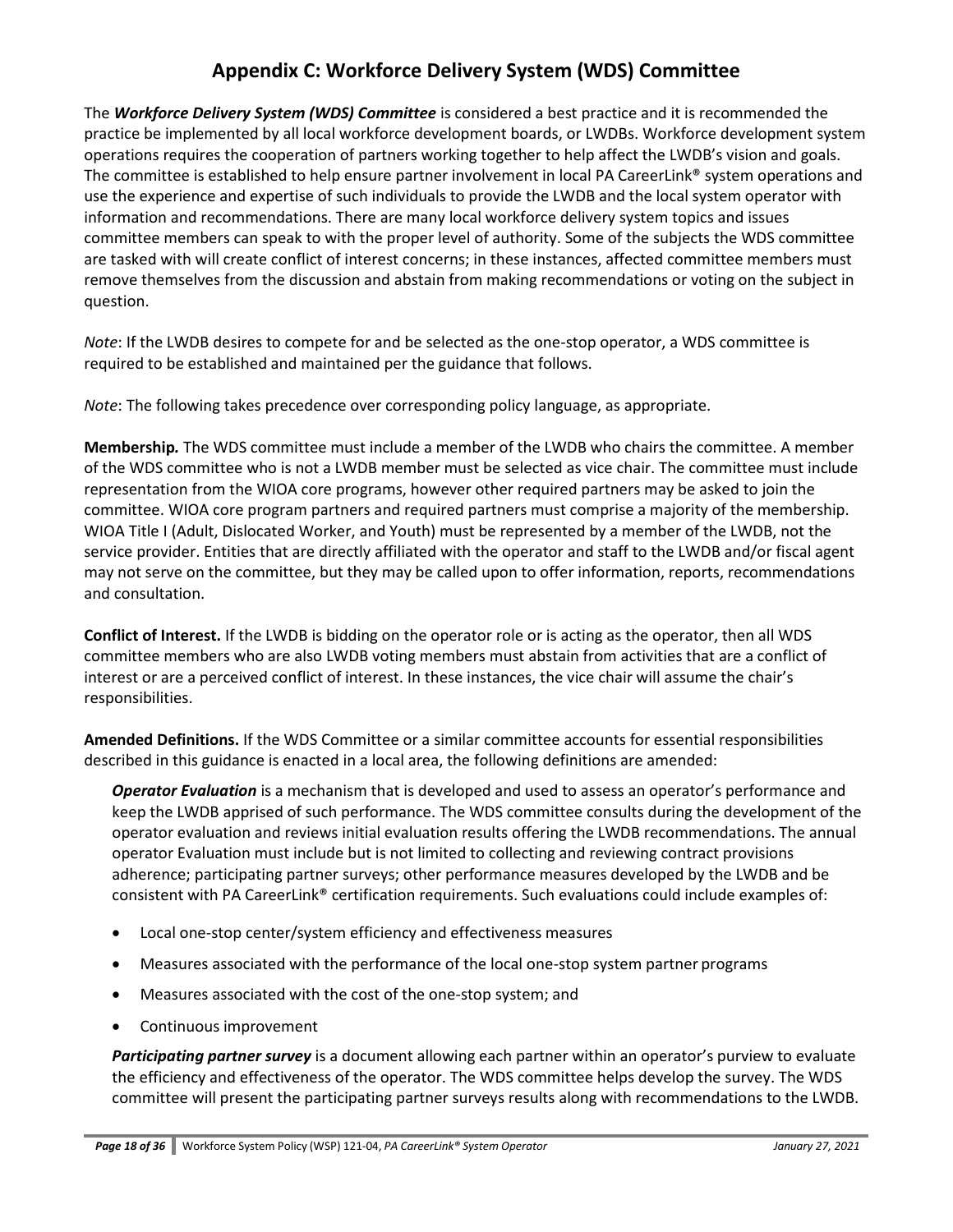## **Appendix C: Workforce Delivery System (WDS) Committee**

The LWDB shall consider the survey results and committee recommendations, at a minimum, whenever the operator is being evaluated as described herein.

**Multiple operators in a single local workforce development area.** A LWDB in consultation with the chief elected official(s), or CEO(s), may develop a strategy that includes more than one operator for the local area. All operators within a local area must collaborate with each other to ensure uniformity of services and achievement of local goals throughout the local area. The rationale used to employ such a strategy must be approved and ratified by a majority vote of attending WDS Committee members.

**Workforce Delivery System (WDS) Committee Responsibilities.** On behalf of the LWDB, key responsibilities of the committee are to oversee operator activities and performance; ensure greater partner engagement and help resolve partner concerns; increase partner participation in activities such as local area planning, one-stop certification, implementation and delivery of program services and continuous improvement efforts. The WDS committee provides the LWDB insight and recommendations revolving around workforce delivery system operation oversight and operator procurement responsibilities. This committee must:

- Hold regular (Monthly and/or Quarterly) meetings
- Record summary notes of meeting proceedings and submit for full LWDB review (full LWDB is operationally defined as "all voting members of the local workforce developmentboard")
- At the behest of the LWDB Chair, present reports, information and recommendations to the full LWDB
- Analyze information provided by the federal and state entities regarding the workforce delivery system in order to develop recommendations
- Consider state-level and local area workforce delivery system issues and trends and makes recommendations if warranted
- Consider, develop and recommend local one-stop center certification criteria and requirements tothe LWDB. If the LWDB is selected as an operator, this responsibility is transitioned to the Pennsylvania Workforce Development Board. Review components of the local workforce delivery system memorandum of understanding, or MOU, and helps resolve issues arising from the negotiation, modification and implementation of the MOU
- Consult with the entity charged with procuring the operator, provide procurement process recommendations and perform limited oversight of the operator procurement processby:
	- $\circ$  Collaborating with the CEO or his/her proxy and the entity charged with the operator procurement process to help determine funding sources and amounts as well as set financial and budgetlimits
	- $\circ$  Helping to define procurement variables such as operator roles and responsibilities, associated costs of the operator proper and other associated valuations such as operator staff costs prior to the drafting of a request for proposal, or RFP, or a request for quotes, or RFQ
	- $\circ$  Collaborating with the procurement entity to write and prepare the RFP or RFQ
	- $\circ$  Apprising RFP or RFQ timeline benchmark progress and procurement process progress
	- $\circ$  Collaborating with the procurement entity to craft responses to potential bidders' questions
	- $\circ$  Completing other operator procurement responsibilities as deemed necessary by the LWDB Chair
- Present and review relevant reports that include but are not limited to: PA CareerLink® foottraffic reports that include referral information; customer (participant and employer) survey results; participating partner surveys; operator performance reports and the operator evaluation report